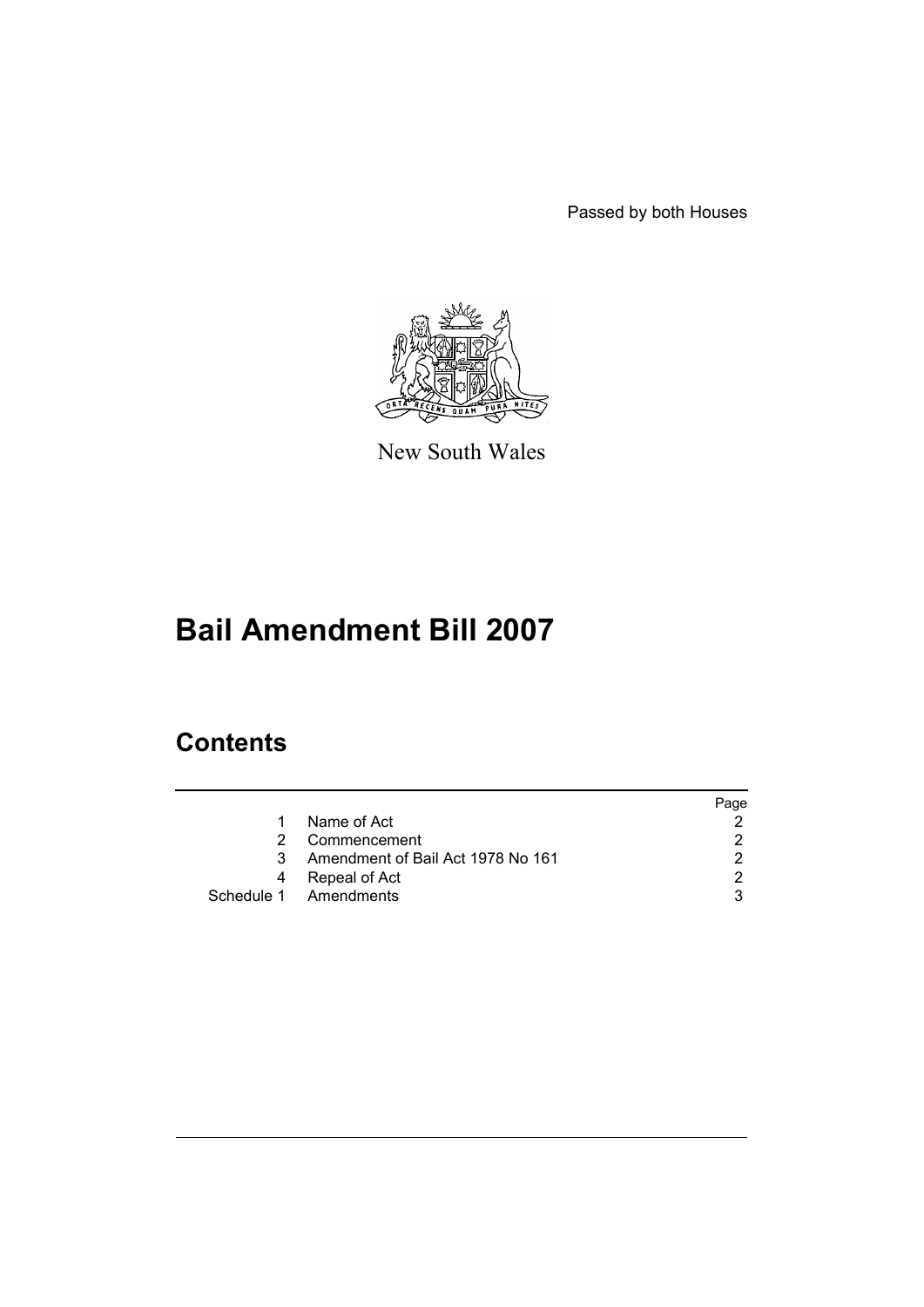*I certify that this PUBLIC BILL, which originated in the LEGISLATIVE COUNCIL, has finally passed the LEGISLATIVE COUNCIL and the LEGISLATIVE ASSEMBLY of NEW SOUTH WALES.*

*Legislative Council 2007* *Clerk of the Parliaments*



New South Wales

## **Bail Amendment Bill 2007**

Act No , 2007

An Act to amend the *Bail Act 1978* to make further provision with respect to bail for accused persons.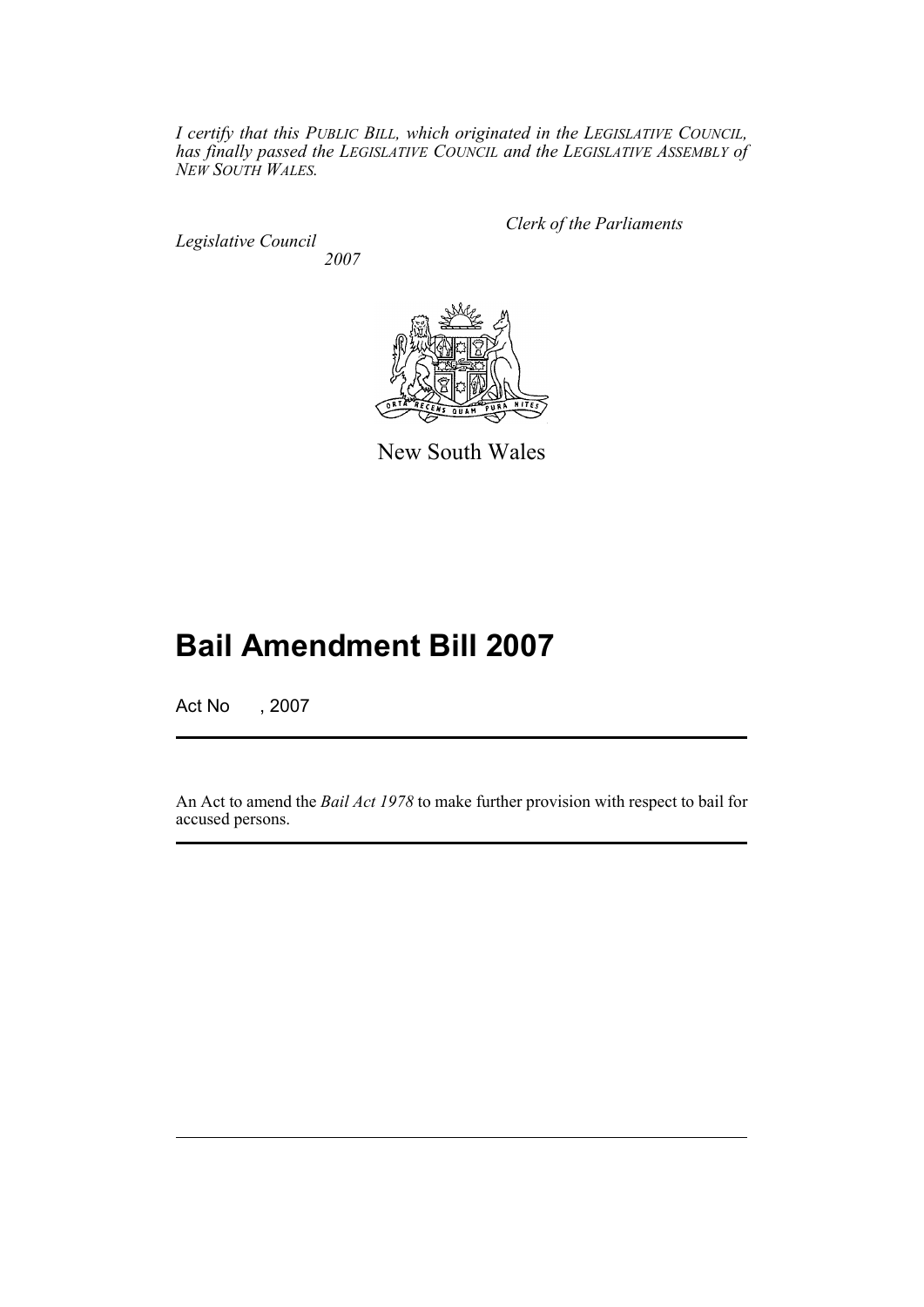#### <span id="page-2-0"></span>**The Legislature of New South Wales enacts:**

#### **1 Name of Act**

This Act is the *Bail Amendment Act 2007*.

#### <span id="page-2-1"></span>**2 Commencement**

This Act commences on a day or days to be appointed by proclamation.

#### <span id="page-2-2"></span>**3 Amendment of Bail Act 1978 No 161**

The *Bail Act 1978* is amended as set out in Schedule 1.

#### <span id="page-2-3"></span>**4 Repeal of Act**

- (1) This Act is repealed on the day following the day on which all of the provisions of this Act have commenced.
- (2) The repeal of this Act does not, because of the operation of section 30 of the *Interpretation Act 1987*, affect any amendment made by this Act.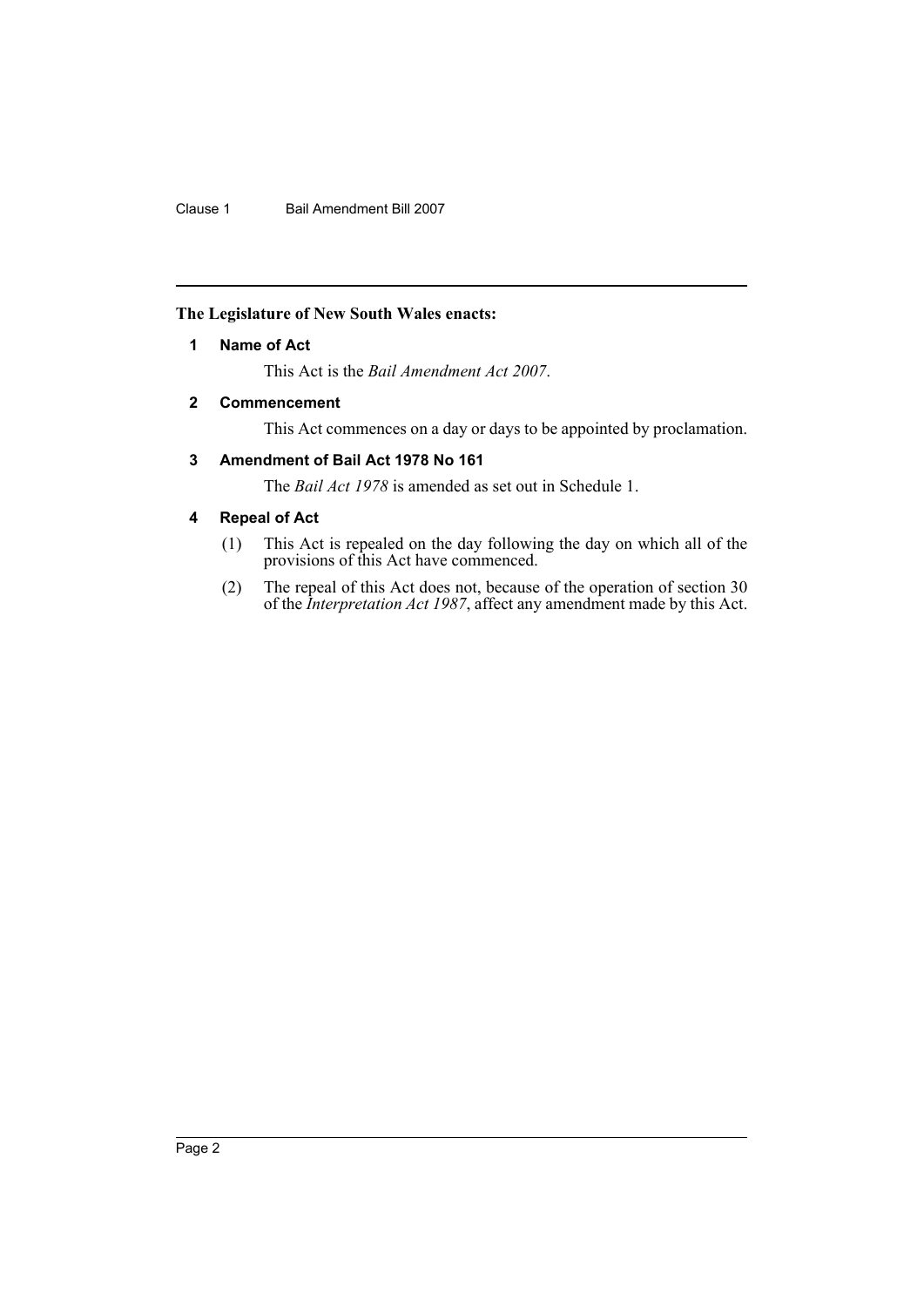Bail Amendment Bill 2007

Amendments **Schedule 1** and the set of the set of the set of the set of the set of the set of the set of the set of the set of the set of the set of the set of the set of the set of the set of the set of the set of the set

### <span id="page-3-0"></span>**Schedule 1 Amendments**

(Section 3)

**[1] Section 8B Presumption against bail for serious firearms and weapons offences**

Omit "51B or 51BB" from section 8B (1) (c).

Insert instead "44A, 51B, 51BB or 62".

#### **[2] Section 9D Repeat offenders—serious personal violence offences**

Omit "195 (b), 196 (b)" from paragraph (a) of the definition of *serious personal violence offence* in section 9D (4).

Insert instead "195 (1) (b) or (2) (b), 196 (1) (b) or (2) (b)".

#### **[3] Sections 22 and 22A**

Omit the sections. Insert instead:

#### **22 General provisions as to court bail**

- (1) An application to a court in relation to bail is to be dealt with as soon as reasonably practicable.
- (2) The regulations may make provision for or with respect to the manner of making applications to courts in relation to bail.

#### **22A Power to refuse to hear bail application**

- (1) A court is to refuse to entertain an application for bail by a person accused of an offence if an application by the person in relation to that bail has already been made and dealt with by a court, unless:
	- (a) the person was not legally represented when the previous application was dealt with, and the person now has legal representation, or
	- (b) the court is satisfied that new facts or circumstances have arisen since the previous application that justify the making of another application.
- (2) A court may refuse to entertain an application in relation to bail if it is satisfied that the application is frivolous or vexatious.
- (3) The Supreme Court may refuse to entertain an application in relation to bail if the bail application comprises a bail condition review that could be dealt with under section 48A by a magistrate or authorised justice or the District Court.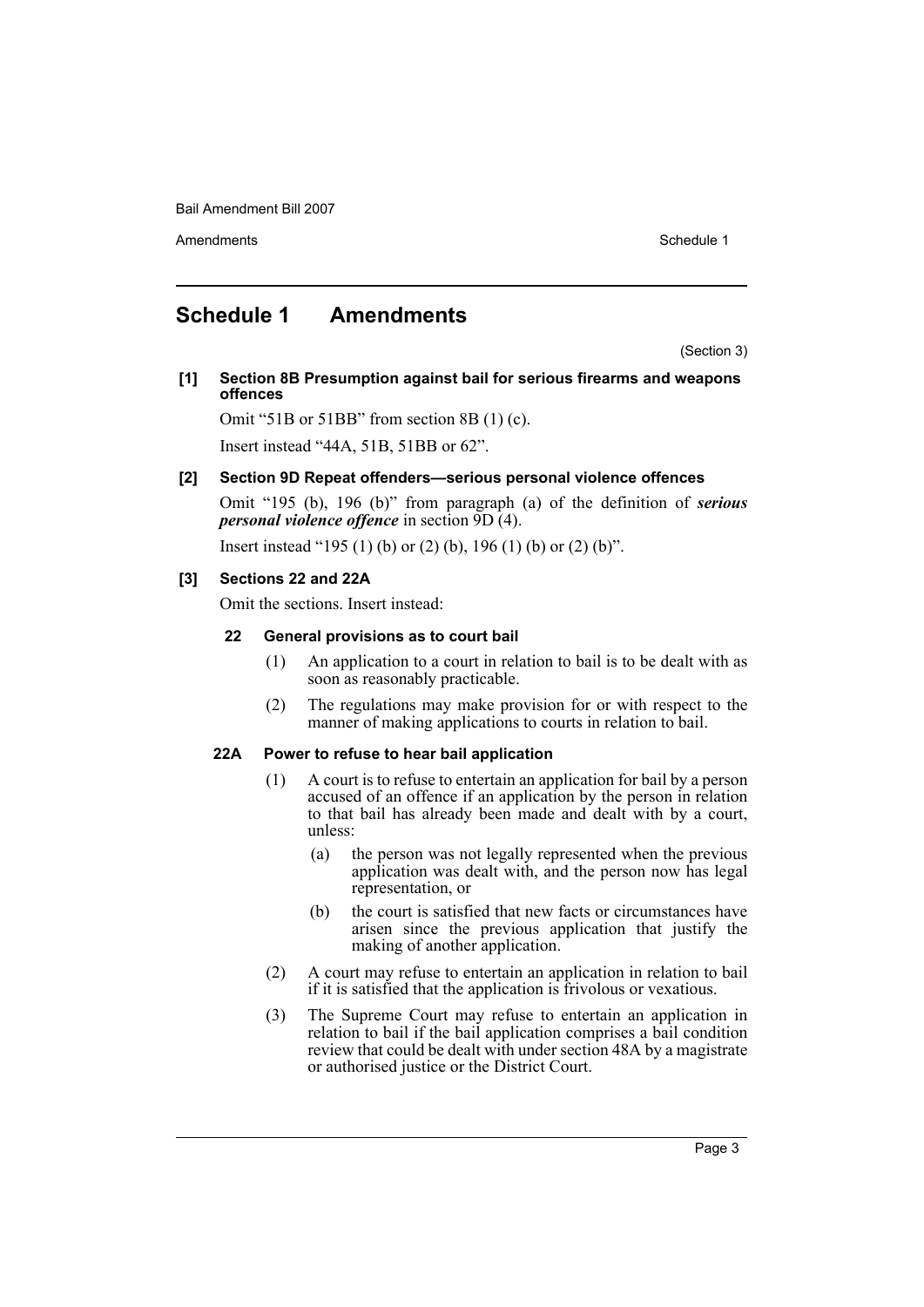#### Bail Amendment Bill 2007

Schedule 1 Amendments

- (4) Except as provided by subsection (3), this section does not affect the power of a court to review a decision in relation to bail under Division 2 of Part 6 or the right of a person to request such a review.
- (5) If a court has previously dealt with an application for bail for a person accused of an offence, a further application to a court for bail in relation to that offence may not be made by a lawyer on behalf of that person, unless the lawyer is satisfied that:
	- (a) the person was not legally represented when the previous application was dealt with, or
	- (b) new facts or circumstances have arisen since the previous application that justify the making of another application.
- (6) In this section, a reference to a court does not include a reference to an authorised justice exercising the functions of a court.

#### **[4] Schedule 1 Savings and transitional provisions**

Insert after Part 18:

### **Part 19 Bail Amendment Act 2007**

#### **36 Persons charged with firearms offences before commencement of Bail Amendment Act 2007**

The amendment made to section 8B by the *Bail Amendment Act 2007* extends to a grant of bail to a person in respect of an offence committed before the commencement of that amendment, but only if the person is charged with the offence on or after that commencement.